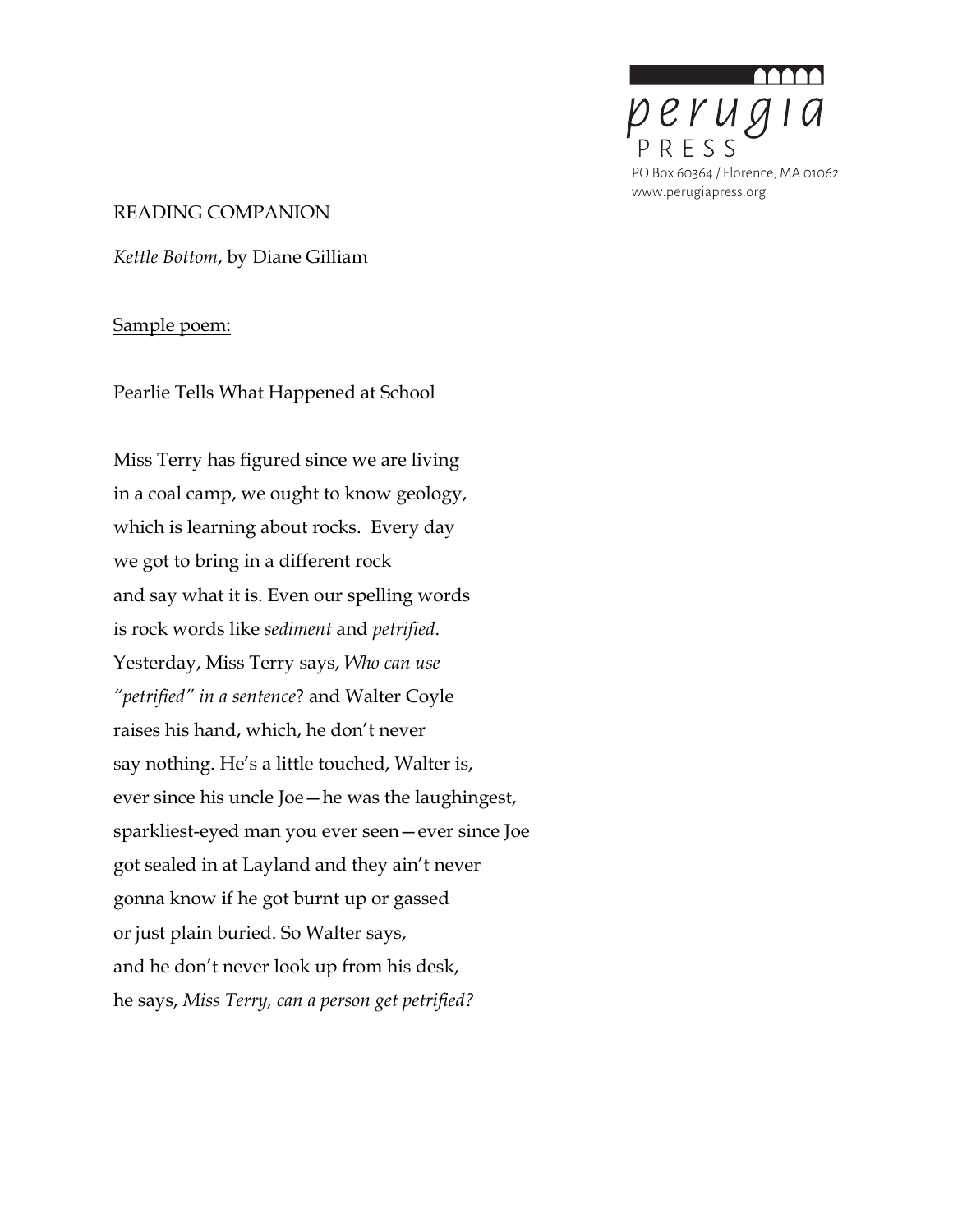Miss Terry thinks he is sassing her, 'cause she don't know about Joe Coyle, and about how Walter don't never sleep no more nor hardly eat enough to keep a bird alive, as his mama says. Miss Terry sends him to the cloak room but Walter, he just walks on out. I reckoned that was the last we'd see of Walter. He come back this morning, though, pockets filled with rocks, and with a poke full of rocks. Spreads them all out on Miss Terry's desk 'fore she even asks. *Well, alright,* she says, *suppose you tell us what these are.* Walter stirs the rocks around a bit, so gentle, picks up a flat, roundish one and lays it agin his cheek. *This here*, he says, *is the hand.*

## Questions to consider:

- 1. How does Gilliam juxtapose learned/lived knowledge and taught/book knowledge in this collection? How does this juxtaposition expose and complicate this history? Consider the poems "Sheepskin" and "What History Means to Me."
- 2. How does the image and symbol of the "kettle bottom" change throughout the collection, from "L'Inglese" onward? Why do you think the author chose this as the title?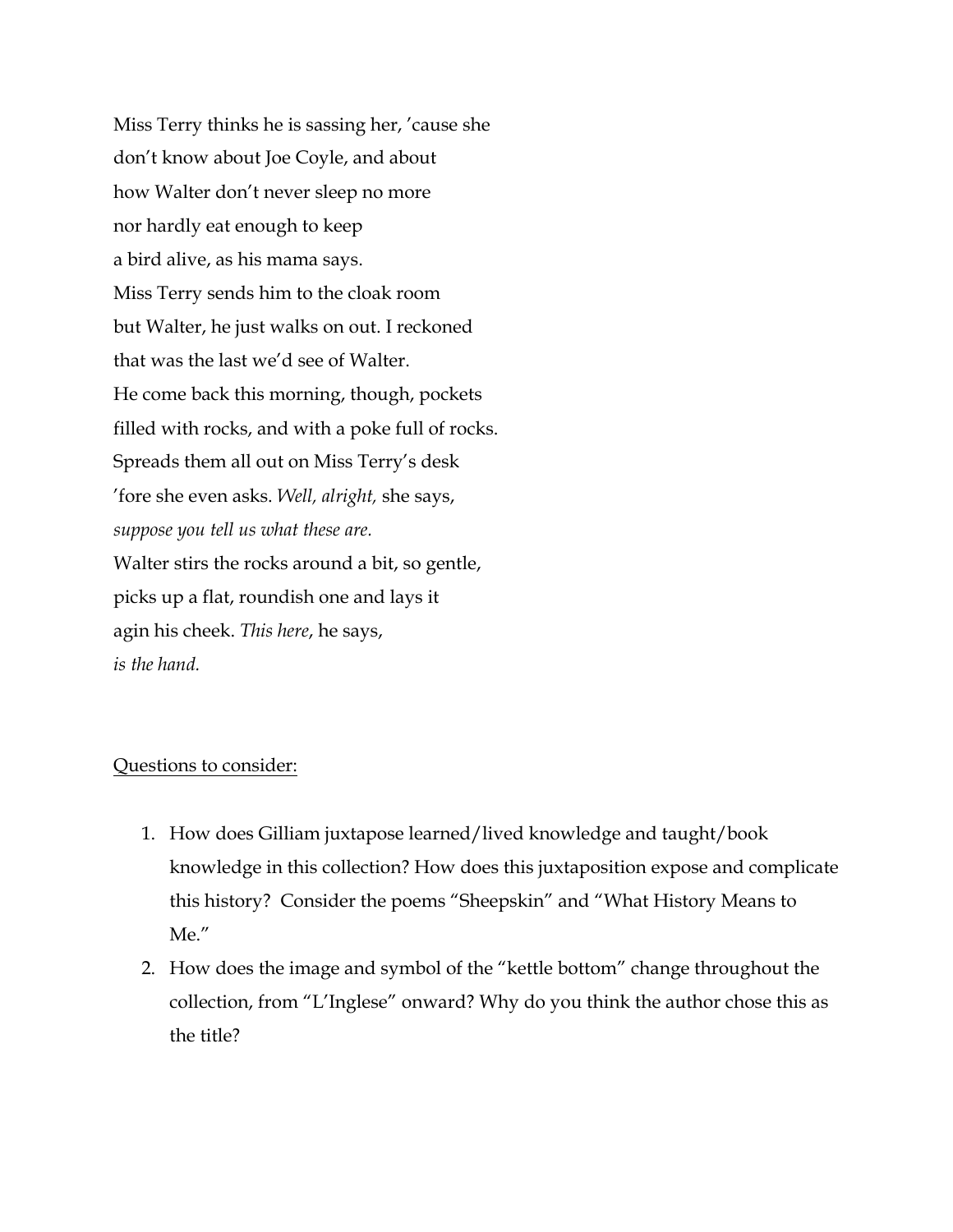- 3. What is the effect of having many of these poems speak in the voice and point of view of a child? How does this POV change the way information is presented, and the effect on the reader? Consider "Pearlie Tells What Happened at School," and "Pearlie Asks Her Mama What *Poontang* Means."
- 4. How does Gilliam juxtapose Appalachian stories and lore with Biblical stories and phrases? What effect is created by including both? Consider "Raven Light," "A Reporter From Boston Comes to Lick Creek," and the book report poems.
- 5. What do the poems "Samson," "Good Man in the Mine," "David," and "Shelva Jean Tells the Sheriff What She Saw" tell the reader about race and class in this time and place? How?
- 6. Why does Gilliam tell many of these poems from the point of view of women in Mingo County? What does their perspective show us that the poems from the male POV do not? Consider "The Mother Has Her Say" and the "My Dearest Hazel" poems.
- 7. How does Gilliam use the repeated images of mountain, rocks, darkness/black in this collection?
- 8. The first lines of this collection are "Delsey Salyer knowed Tom Junior by his toes, / which his steel-toed boots had kept the fire off of." How do these two short lines foreshadow the poems and stories to come?

## Writing prompts:

- 1. Write a poem about a story you have told before, but this time, tell it from the point of view of the "villain," as Gilliam does in "Beautiful, the Owner Says."
- 2. Write a series of poems in the forms of letters. As Gilliam does, do not explain the whole story to the reader. Instead, see how much you can leave unsaid, writing as if the recipient of the letter knows the context.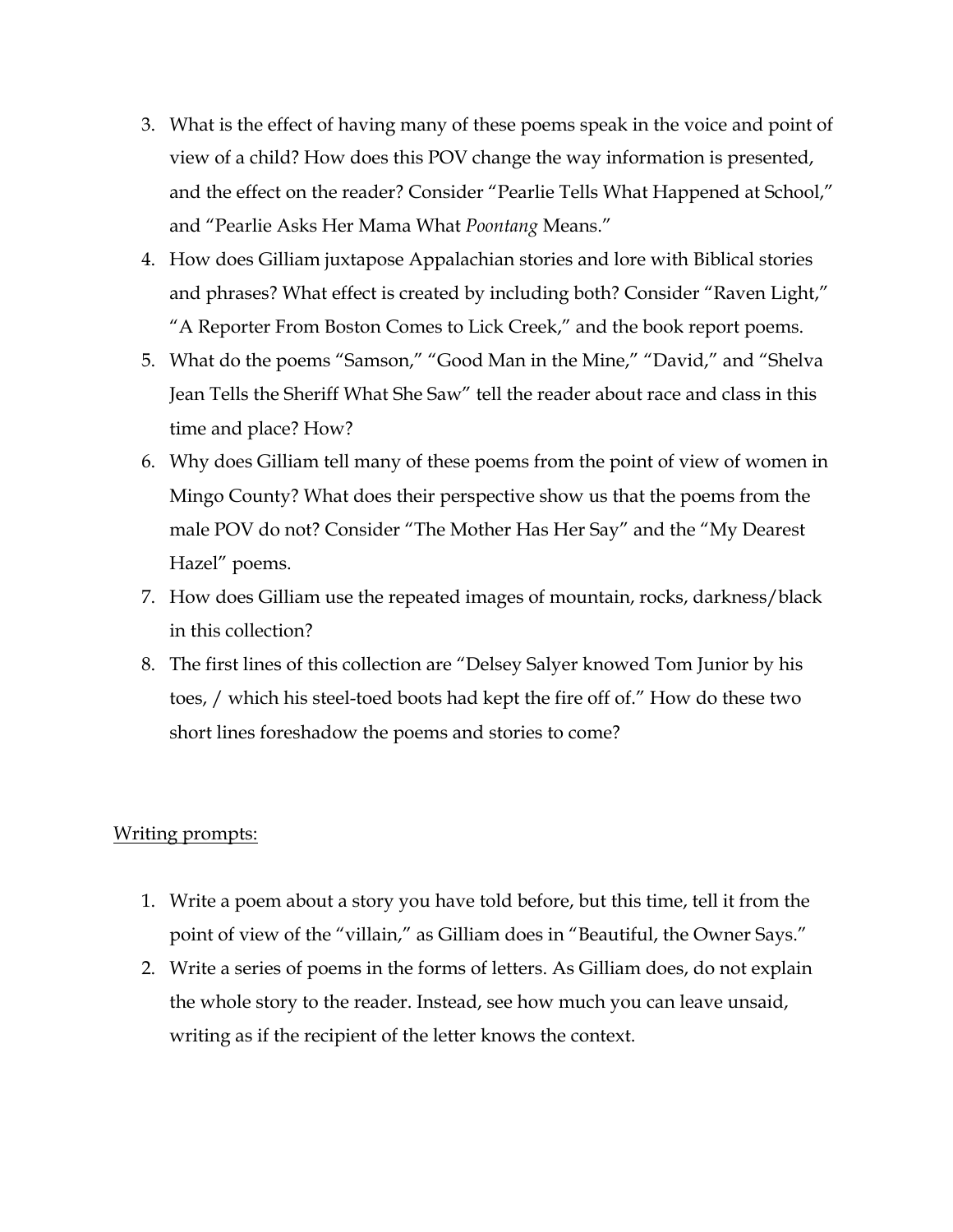- 3. Write a poem using an archetypal story from the Bible or another religious/mythological collection, where the narrator both identifies with and wrestles with the story, as exemplified by how the poem "Raven Light" deals with the story of Job.
- 4. Gilliam has many poems in this collection written from the perspective of children. Try rewriting one of your poems, changing its current perspective to that of a child.

# Other Perugia books that could pair with this collection:

*Gloss,* by Ida Stewart *The Wishing Tomb,* by Amanda Auchter *The Work of Hands,* by Catherine Anderson

# Areas of study in which to teach this title:

American Studies Creative Writing/Poetry U.S. History, especially Appalachian History Appalachian Literature Ethnic & Gender Studies Women's Studies African American Studies Working Class Studies / Labor Studies

In 2005, Smith College selected *Kettle Bottom* as its summer reading selection for the incoming first-year class of students as a common read. *Kettle Bottom* has been used in courses taught at over 50 colleges and high schools across the country.